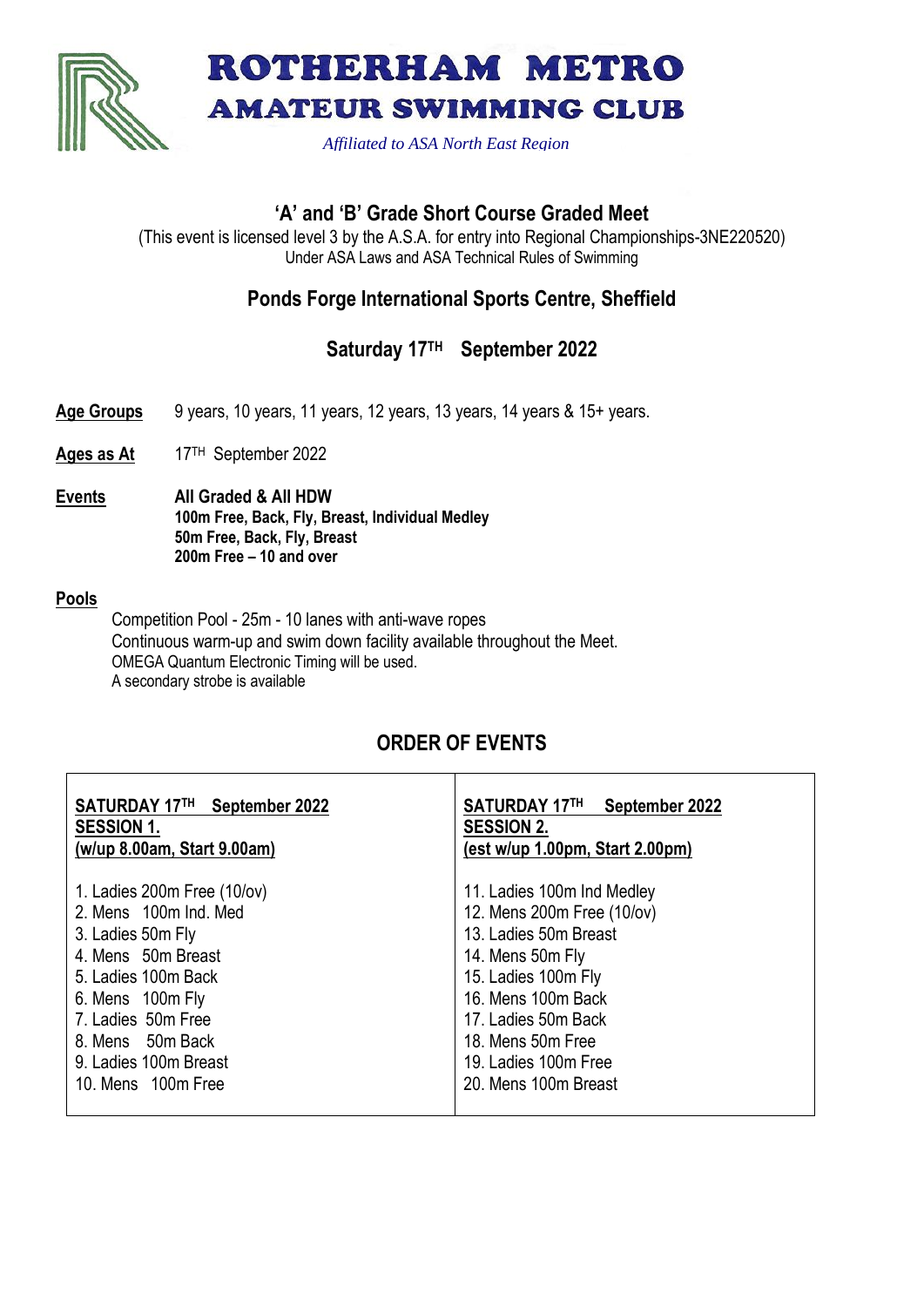#### **GRADED MEET COMPETITION RULES AND INFORMATION.**

- 1) Heats will be seeded on submitted times which must be converted to 25m Pool times. Only entries up to the designated fastest times for 'A' Grade will be accepted. AN ENTRY TIME MUST BE SUBMITTED
- 2) Swimmers will be split into 'A' grade and 'B' grade based on the time swum on the day, not on their entry times. Awards will be given to the fastest three Swimmers in each Age Group in each event, after taking account of the "cut off times". The Top Boy and Top Girl Trophies will be based on all events irrespective of Grading:  $1st - 3$ ,  $2nd - 2$ ,  $3nd - 1$

The Overall Top Club Trophy will be for all events

- 3) DISABILITY CLASSIFICATIONS We will include swimmers with a Disability Classification; results may show multidisability points for information, but there are no separate awards.
- 4) ENTRIES £7.00 PER EVENT We reserve the right to limit entries to comply with Licensed Meet conditions & COVID restrictions at the time Entries will be accepted on a first come first served basis It may be necessary to close entries prior to the Official Closing Date. **NO POOLSIDE ENTRIES WILL BE ACCEPTED.**
- 5) COACHES/TEAM MANAGERS PASSES £7.50 each, inclusive of starts lists. There will be one free pass per 30 event entries to a maximum of 3 free passes. All team coaches and team staff must be DBS checked
- 6) ENTRIES:

Sportsystems electronic entry file e-mail to: **[rm.galas@gmail.com](mailto:rm.galas@gmail.com) Entry closing date: On or before Midnight Saturday 20 th August 2022**

#### **Payments by BACS transfer only:**

Account Name: Rotherham Metro Ltd Sort Code: 09-02-22 Account: 10850808 Reference: Sep 2022 Please await email confirmation of entries receipt & total amount due before sending payment

#### **7) PLEASE NOTE THIS GALA IS CARDLESS**

Withdrawals must be notified at least 60 minutes prior to the session start time, by e-mail **[rm.galas@gmail.com](mailto:rm.galas@gmail.com)**

- 8) Refund of entry fees will not be given for withdrawal of accepted entries. In the event cancellation of the gala is necessary, the only claim will be refund of entry fees paid
- 9) You are advised not to leave any clothing or other articles unattended, as neither the Organisers nor the Pool Management can accept responsibility for loss or damage.
- 10) The Club will liaise with Pool Management of Ponds Forge International Sports Centre with regard to Risk Assessment and provision for COVID security
- 11) On behalf of the Club, the nominated person with responsibility for dealing with queries is Chairman, Jim Fisher
- 12) Any conditions not covered in the above information will be at the discretion of the Promoters.

#### **The Referees decision will be final on all matters relating to Swimming and Swimmer discipline.**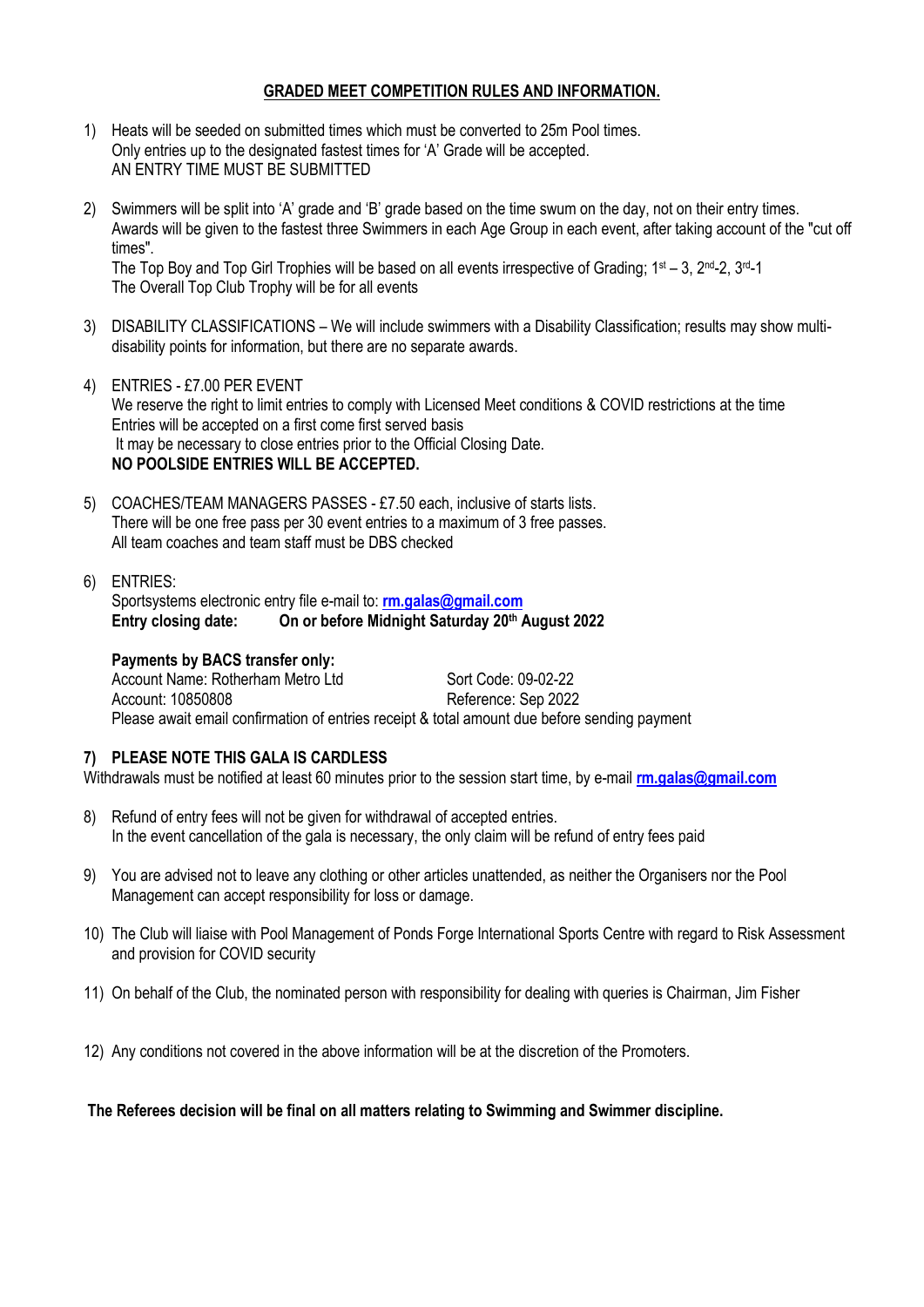#### **ENTRY CUT OFF TIMES.**

Please note that any competitor swimming **faster than the 'A' Grade times given below** will be ineligible for an award but will be presented with a **Speeding Ticket**. Swimmers will be categorised as 'A' or 'B' Grade based on the times swum on the day, not on their submitted times.

• 9 year olds do not swim 200m free

### **'A' Grade Entries: 25m pool times NOT faster than:**

|            | <b>Boys</b>   |         |         |         |         |                     | Girls         |         |         |         |         |          |
|------------|---------------|---------|---------|---------|---------|---------------------|---------------|---------|---------|---------|---------|----------|
|            | 9 & 10<br>yrs | 11 yrs  | 12 yrs  | 13 yrs  | 14 yrs  | 15 yrs<br>$\ddot{}$ | 9 & 10<br>yrs | 11 yrs  | 12 yrs  | 13 yrs  | 14 yrs  | 15 Yrs + |
| 50 free    | 31.40         | 29.80   | 28.10   | 26.70   | 25.60   | 24.30               | 31.80         | 30.30   | 28.90   | 28.00   | 27.50   | 26.90    |
| 100 free   | 1.08.60       | 1.04.60 | 1.00.50 | 57.20   | 55.00   | 52.40               | 1.10.10       | 1.05.20 | 1.01.70 | 1.00.00 | 58.90   | 57.50    |
| 200 free   | *2.29.30      | 2.21.00 | 2.12.60 | 2.05.70 | 2.02.80 | .55.30              | *2.30.10      | 2.21.50 | 2.13.90 | 2.09.90 | 2.07.90 | 2.05.00  |
| 50 fly     | 35.40         | 33.10   | 31.30   | 29.50   | 28.20   | 26.60               | 35.30         | 33.50   | 31.70   | 30.70   | 30.00   | 29.30    |
| $100$ fly  | 1.20.60       | 1.13.40 | 1.08.40 | 1.04.20 | 1.01.20 | 58.00               | 1.20.50       | 1.13.70 | 1.09.00 | 1.06.80 | 1.05.00 | 1.04.00  |
| 50 breast  | 41.50         | 39.00   | 36.50   | 34.10   | 32.70   | 30.70               | 41.70         | 39.10   | 37.00   | 35.60   | 34.80   | 34.00    |
| 100 breast | 1.30.80       | .24.00  | 1.18.50 | 1.13.30 | 1.10.20 | 06.20               | 1.31.30       | 1.23.90 | 1.19.30 | 1.16.10 | 1.13.80 | 1.12.80  |
| 50 back    | 36.40         | 34.50   | 32.60   | 30.60   | 29.50   | 27.50               | 36.40         | 34.50   | 32.90   | 31.80   | 31.10   | 30.40    |
| 100 back   | 1.19.40       | 1.13.30 | 1.08.90 | 1.04.70 | 1.01.80 | 58.50               | 1.19.40       | 1.13.40 | 1.09.20 | 1.06.80 | 1.05.60 | 1.04.10  |
| 100 IM     | 1.20.40       | .16.20  | 1.11.90 | 1.07.80 | 1.04.50 | 1.00.70             | 1.18.80       | 1.16.00 | 1.12.30 | 1.09.70 | 1.08.80 | 1.06.90  |

#### **'B' Grade Entries: 25m pool times NOT faster than:**

|            | Boys     |         |         |         |         | Girls     |          |         |         |         |         |          |
|------------|----------|---------|---------|---------|---------|-----------|----------|---------|---------|---------|---------|----------|
|            | 9 & 10   |         |         |         |         | 15 yrs    | 9 & 10   |         |         |         |         |          |
|            | yrs      | yrs     | 12 yrs  | 13 yrs  | 14 yrs  | $\ddot{}$ | yrs      | 11 yrs  | 12 yrs  | 13 yrs  | 14 yrs  | 15 Yrs + |
| 50 free    | 37.00    | 34.90   | 32.90   | 31.10   | 29.40   | 27.30     | 37.50    | 35.50   | 33.70   | 32.30   | 31.40   | 30.30    |
| 100 free   | 1.20.90  | 1.15.80 | 1.11.20 | 1.06.90 | 1.03.40 | 59.20     | 1.22.60  | 1.16.70 | 1.12.30 | 1.09.50 | 1.07.50 | 1.05.10  |
| 200 free   | *2.56.30 | 2.45.80 | 2.36.10 | 2.27.10 | 2.19.50 | 2.10.20   | *2.57.40 | 2.46.60 | 2.36.90 | 2.30.60 | 2.26.60 | 2.21.60  |
| 50 fly     | 41.40    | 38.60   | 36.50   | 34.30   | 32.40   | 29.90     | 41.40    | 39.10   | 36.90   | 35.40   | 34.20   | 33.00    |
| 100 fly    | 1.33.90  | 1.25.60 | 1.19.00 | 1.14.70 | 1.10.30 | 1.05.30   | 1.34.00  | 1.26.00 | 1.20.40 | 1.17.00 | 1.14.30 | 1.12.10  |
| 50 breast  | 48.60    | 45.50   | 42.70   | 39.70   | 37.60   | 34.60     | 49.00    | 45.70   | 43.00   | 41.10   | 39.80   | 38.40    |
| 100 breast | 1.46.10  | .38.10  | 1.31.80 | 1.25.40 | .20.70  | 1.14.60   | 1.46.80  | .38.20  | 1.32.40 | 1.27.80 | 1.24.50 | 1.22.30  |
| 50 back    | 42.60    | 40.20   | 38.00   | 35.50   | 33.80   | 30.90     | 42.80    | 40.40   | 38.30   | 36.70   | 35.50   | 34.30    |
| 100 back   | 1.32.70  | 1.25.60 | .20.50  | 1.15.30 | .11.00  | 1.05.80   | 1.33.20  | 1.26.10 | 1.20.70 | 1.17.20 | 1.15.00 | 1.12.40  |
| 100 IM     | 1.34.20  | .28.90  | .24.00  | 1.28.70 | .14.00  | 1.08.30   | 1.33.10  | .29.30  | 1.24.40 | .20.60  | 1.18.60 | 1.15.60  |